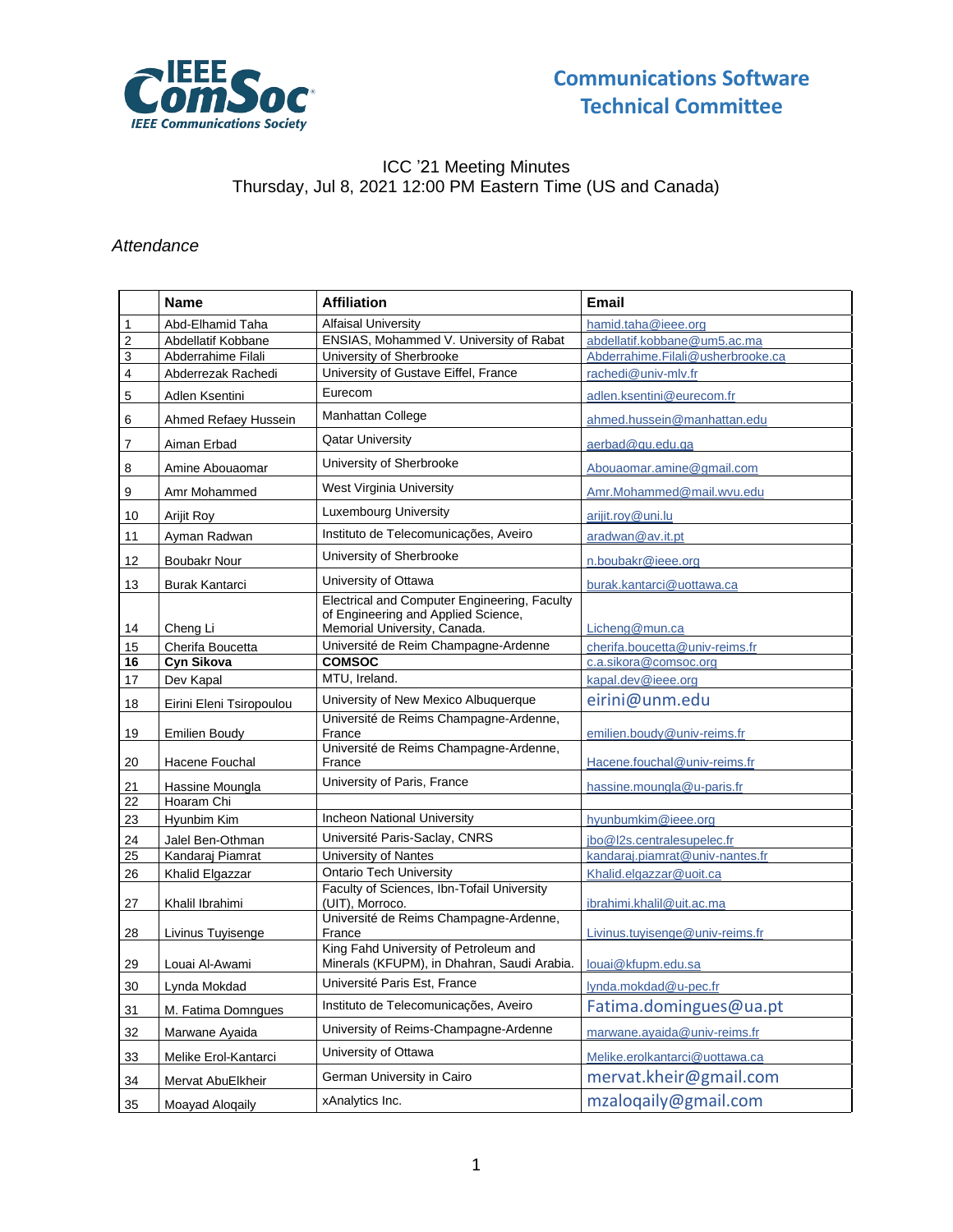

# **Communications Software Technical Committee**

| 36 | Moez Esseghir         | University of Technology of Troyes, France | moez.esseghir@utt.fr                 |  |  |  |
|----|-----------------------|--------------------------------------------|--------------------------------------|--|--|--|
| 37 | Mohamed Abu Sharkh    | <b>Ferris State University</b>             | mohamed.fathi.abusharkh@gmail.com    |  |  |  |
| 38 | Mohamed El Kamili     | EST, Hassan II University                  | Mohamed.elkamili@ieee.org            |  |  |  |
| 39 | Mosen Guizani         | <b>Qatar University</b>                    | mquizani@ieee.org                    |  |  |  |
| 40 | Nadhir Messai         | Université de Reim Champagne-Ardenne       | nadhir.messai@univ-reims.fr          |  |  |  |
| 41 | Nadra Guizani         | University of Texas, Arlington             | nadra.guizani@uta.edu                |  |  |  |
| 42 | Nidal Nasser          | <b>Alfaisal University</b>                 | nnidal@gmail.com                     |  |  |  |
| 43 | Nizar Zorba           | <b>Qatar University</b>                    | nizarz@qu.edu.qa                     |  |  |  |
| 44 | Pascal Lorenz         | University of Haute Alsac, France          | Lorenz@ieee.org                      |  |  |  |
| 45 | Ramzi Boutahala       | Université de Reim Champagne-Ardenne       | Ramzi.Boutahala@univ-reims.fr        |  |  |  |
| 46 | Safa Otoum            | <b>Zayed University</b>                    | Safa.otoum@zu.ac.ae                  |  |  |  |
| 47 | Sameh Sorour          | Queen's University                         | sameh.sorour@queensu.ca              |  |  |  |
| 48 | Sami Souihi           | University of Paris Est Creteil (IPEC)     | sami.souihi@u-pec.fr                 |  |  |  |
| 49 | Secil Ecram           |                                            |                                      |  |  |  |
| 50 | Selma Boumerdassi     | <b>CNAM Paris</b>                          | selma.boumerdassi@cnam.fr            |  |  |  |
| 51 | Shiwen Mao            | <b>Auburn University</b>                   | smao@ieee.org                        |  |  |  |
| 52 | Sidi Mohammed Senouci | University of Bourgogne, France            | sidi-mohammed.senouci@u-bourgogne.fr |  |  |  |
| 53 | Soumaya Cherkaoui     | University of Sherbrooke                   | soumaya.cherkaoui@usherbrooke.ca     |  |  |  |
| 54 | Sudip Misra           | <b>IIT Kharagpur</b>                       | smisra.editor@gmail.com              |  |  |  |
| 55 | Symeon Papavassiliou  | National Technical University of Athens    | papavass@mail.ntua.gr                |  |  |  |
| 56 | Tarek Bejaoui         | University of Carthage, Tunisia            | tarek.bejaoui@ieee.org               |  |  |  |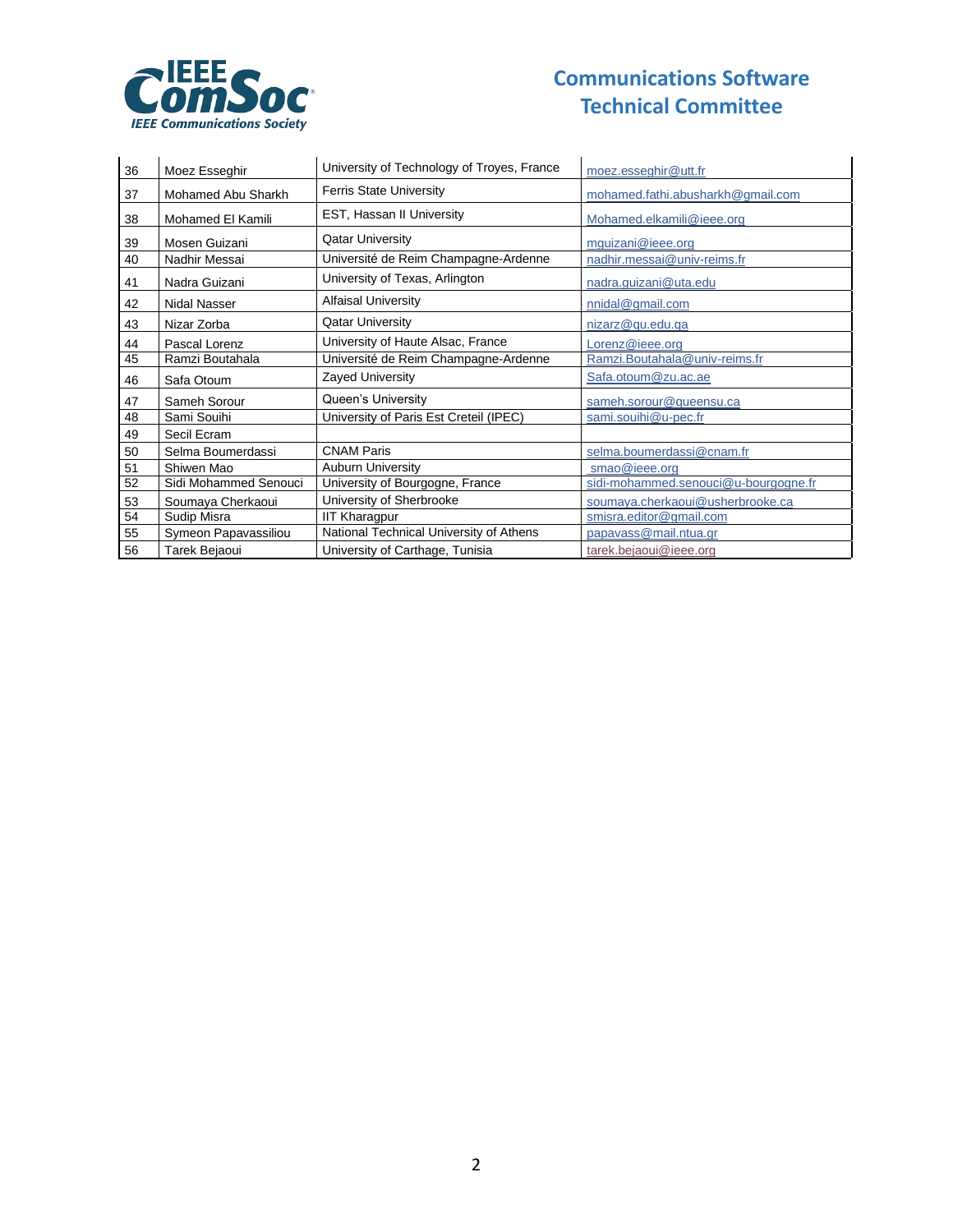

# *Agenda*

- 1. Welcome and Introduction by the TC Chair
- 2. Approval of minutes for meetings at GC20
- 3. Administrative matters
- 4. SIG Activities
- 5. Virtual Seminar Series
- 6. Liaison with ComSoc standardization activities
- 7. Updates on e-Letter
- 8. TC endorsed conferences
- 9. TC Awards
- 10. Miscellanies

A motion for approving the agenda was presented by Jalel Ben Othman and seconded by Adlen Ksentini. The motion carried.

All members were Kindly invited to share their name, affiliation and email in the chat (First Last, Good University, first.last@gooduniversity.edu *Welcome and Introductions*

The meeting was led by Abdellatif Kobbane (TC Chair), who identified the TC executive for the current term, namely.

- Chair Abdellatif Kobbane
- Vice Chair Abd-Elhamid M. Taha
- Secretary Hassine Moungla

He noted that the mailing list currently has more than 378 subscribers to date.

Attendance was noted through Zoom participation list.

## *Approval of minutes for meetings at Globecom 20.*

Prior to the meeting, the minutes for Globecom 20 have been posted on the TC website for review. Floor was opened for remarks on the minutes.

A motion for approving the GC20 was presented Ayman Radwan and seconded by Melike Erol-Kantarci. The motion carried.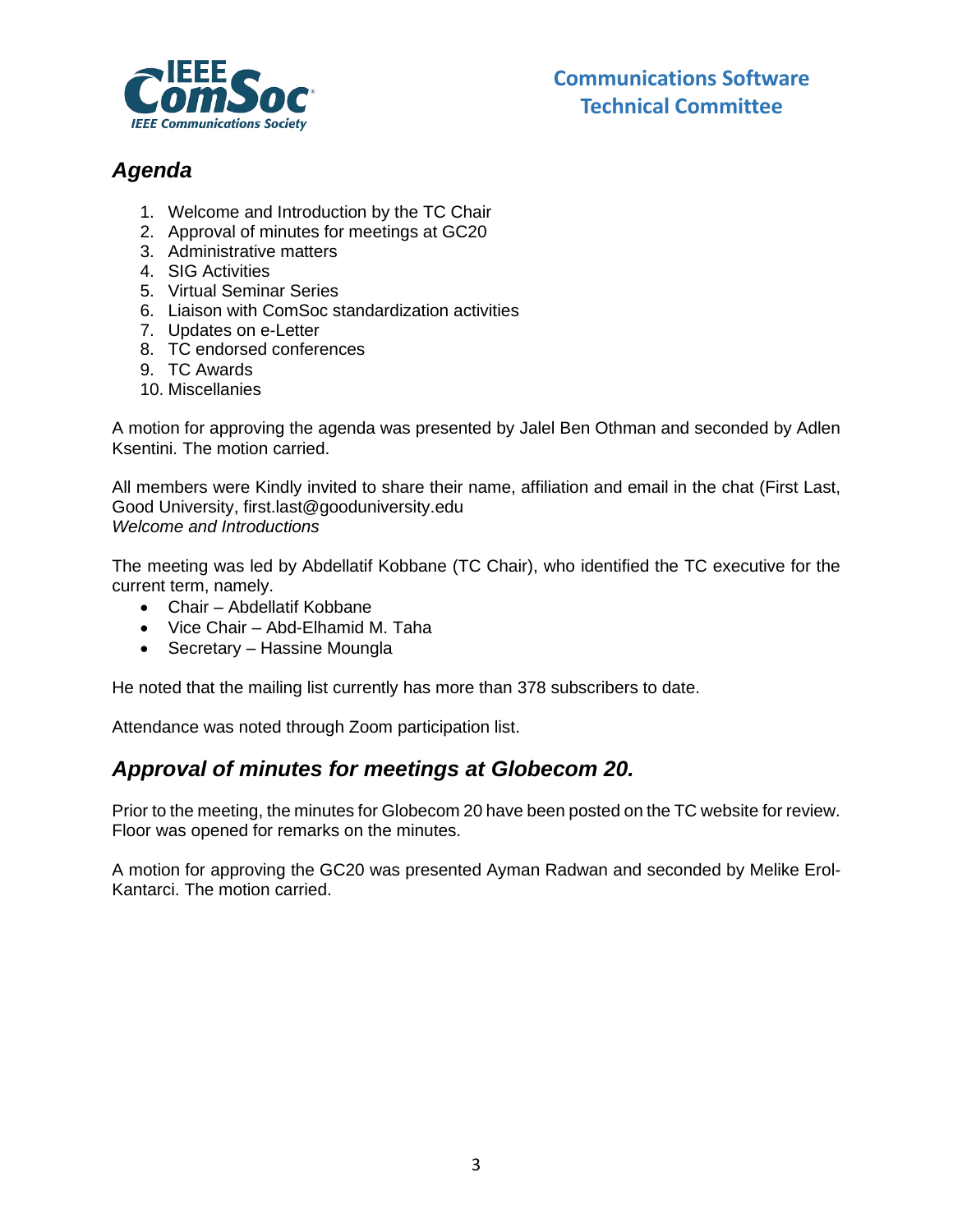

## *Update on website*

Hassine Moungla provided an update on the status of the TC website, i.e., [https://commsoft.committees.comsoc.org/.](https://commsoft.committees.comsoc.org/) Executive welcomed suggestions on improving the usability and ease of access.

### *Administrative matters: Update on Website*

Abdellatif Kobbane identified the administrative matters: Coordinators for the current term, namely.

- ▸ IEEE ComSoc Competition : Hyunbum Kim
- **IEEE Liaison and Standarization: Abdelhamid Taha**
- E-Letter: Moayad Alogaily and Aiman Erbad
- ▸ SIG: Marwane Ayaida

## *Special Interest Groups (SIGs) activities*

Merwane Ayaida stated the importance of SIGs, especially (a) The need that each TC has SIGs And (b) as TCB P&P states that "Special Interest Groups (SIGs) help the TC foster the scientific and technological development in topical emerging technologies within the scope of the TC. SIGs may be created to promote activities in well-established technologies."

To date, the CommSoft TC has seven SIGs, as listed below.

| <b>SIG</b>                                                     | Coordinator          | <b>Coordinator Email</b>          |
|----------------------------------------------------------------|----------------------|-----------------------------------|
| <b>Big Data Communication Software</b>                         | H. Moungla           | hassine.moungla@parisdescartes.fr |
| <b>Blockchain and Applications</b>                             | M. Alogaily          | malogaily@xanalytics.ca           |
| Communication Software for Vehicular Ad hoc<br><b>Networks</b> | H. Fouchal           | Hacene.Fouchal@univ-reims.fr      |
| ML and AI for Networking                                       | M. Erol-<br>Kantarci | Melike.erolkantarci@uottawa.ca    |
| NFV and SDN Technologies                                       | S. Misra             | smisra@sit.iitkgp.ernet.in        |
| <b>Performance Evaluation</b>                                  | A. Kobbane           | abdellatif.kobbane@um5.ac.ma      |
| Security in Software Communication                             | E. Renault           | eric.renault@esiee.fr             |

Members interested in joining any of the standing SIGs are to contact the respective SIG coordinator. Members interested in establishing new SIGs can consult the TC chair.

Details on the reported activities can be found in the meeting presentation provided in the following link.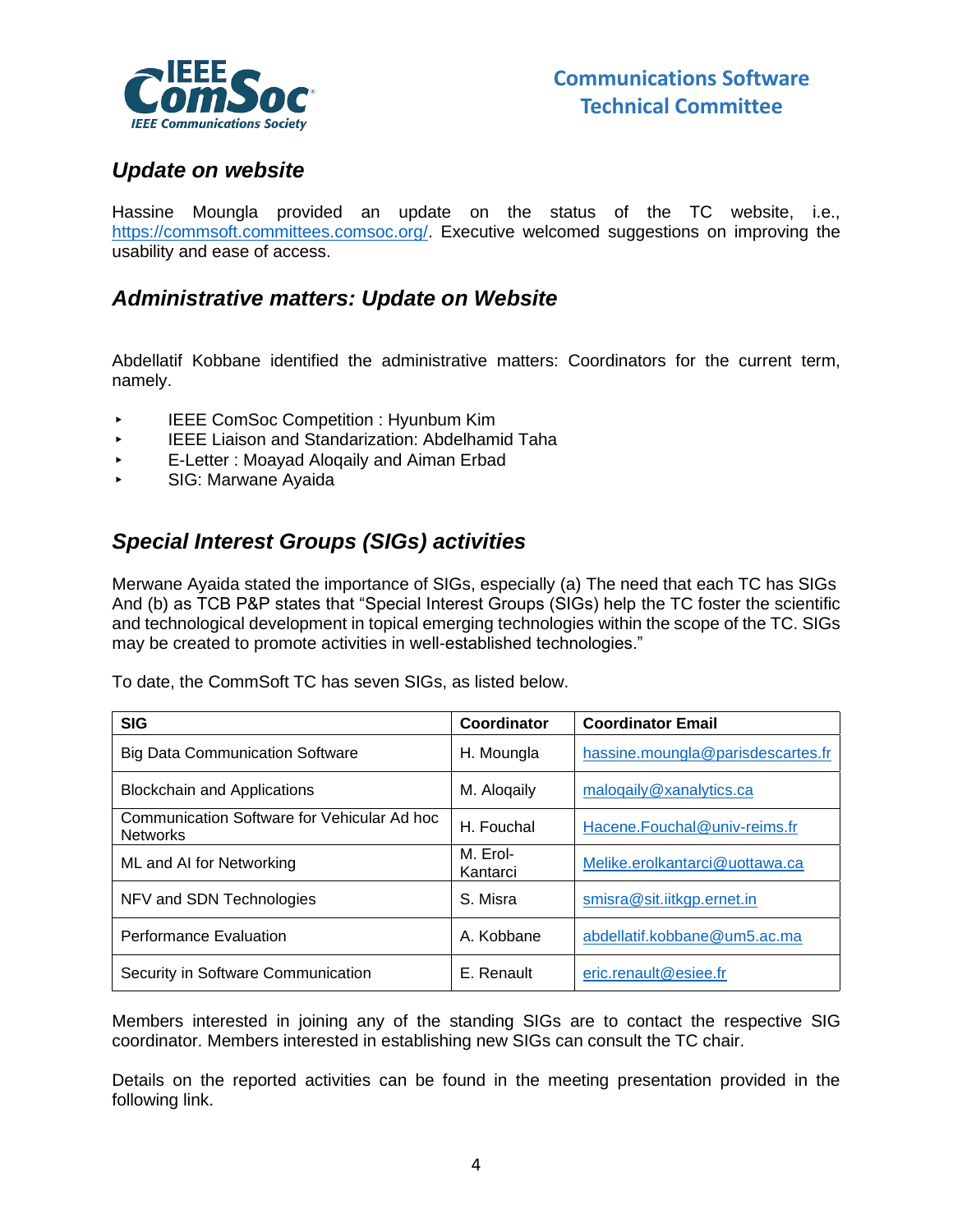

<https://cloud.parisdescartes.fr/index.php/s/MkRkTskeZH5RMna>

## *CommSoft TC Virtual TC Seminar Series*

Abd-Elhamid M. Taha presented the new CommSoft TC Virtual TC Seminar Series which aimed to boost the TC activities.

He reminds that a set of seminars need to take place at a reasonable pace, and to engage other ComSoc elements. In inception, the series is supported by ComSoc Saudi Arabia and ComSoc office in NY. Two instances so far

- Feb 23; Mehmet Ulema; "Getting involved in IEEE Standardization"
- Apr 28; Xiaojun (Matt) Cao; "Applications and Challenges in Network Virtualization"

The upcoming events

- Prof. Frank H. P. Fitzek. (Postponed)
- Prof. Nelson Fronseca. (Aug/Sep)
- Prof. Ekram Hossain. (Oct/Nov)
- Prof. Rachid El-Azouzi (Nov)
- Dr. Michele Nogueira. (Dec)

We welcome ideas for speakers, engagement with other TCs or other chapters. Support needed in reaching out to Region 9 (Latin America) and Region 10 (Asia and Pacific)

## *Standardization Activities*

Abd-Elhamid Taha remids that members interested in contributing to ComSoc standardization activities are welcome. Other contributions include championing an SI in the ComSoc standards magazine, and occasional funding availability for standards-related research/investigations.

- COM/SDB P&P under revision is expectations for further TC involvement
- However, certain aspects await TC revisions

### Of interest :

| Standard for Communications<br>Architectural Functional<br><b>Framework for Smart Cities</b>                   | COM/NetSoft-SC/SCA            | P1950.1             | Narendra Mangra            |  |
|----------------------------------------------------------------------------------------------------------------|-------------------------------|---------------------|----------------------------|--|
| Standard for Smart City<br><b>Component Systems Discovery</b><br>and Semantic Exchange of<br><b>Objectives</b> | COM/NetSoft-SC/DISCCS         | P1951.1             | Subramanian<br>Chidambaram |  |
| Aerial Communications and<br>Networking Standards                                                              | COM/MobiNet-SC/AerialNetworks | P <sub>1920.1</sub> | Kameswara Rao<br>Namuduri  |  |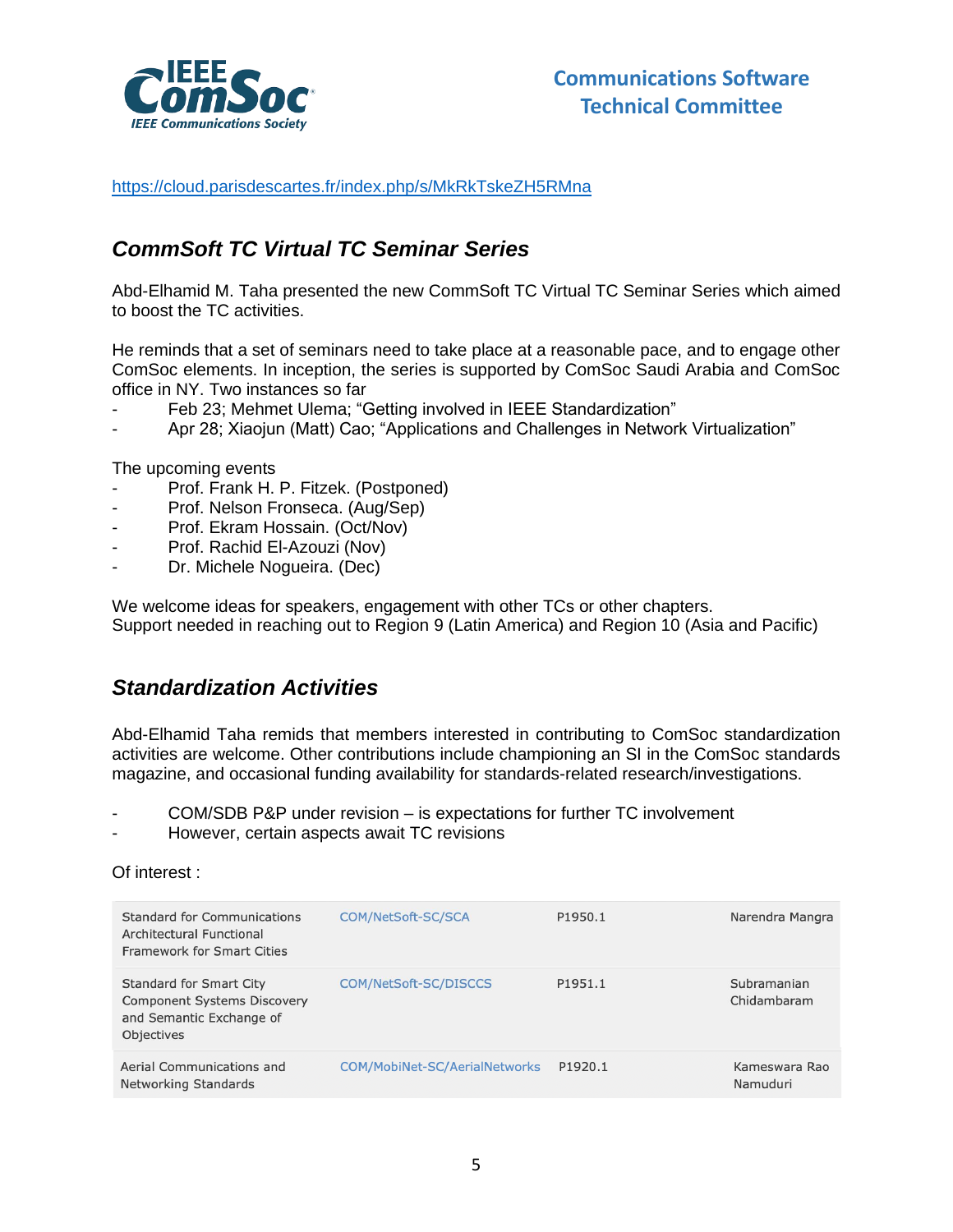

### *eLetter*

For the e-Letter, a report was provided by the e-Letter's EiCs, Maoayad Aloqaily and Aiman Erbad. An e-Letter with a new format was released before the meeting. The content included

- About
- Links
- Awards/Distinctions
- Best Paper Awards
- Certificate of appreciation and Excellence
- Popular Articles
- Editorial Appointment
- Books
- Patents
- Special Interest Groups Activities
- Ongoing Research Projects
- Past Events
- Upcoming Events
- TC Virtual Seminar Series

The e-Letter EiCs encouraged members to contribute to the next issue in Spring 2021.

## *TC endorsed and supported conferences*

Abdellatif encouraged members to relate any involvement on their side to any of the TC executive member before the next meeting.

As for the CommSoft's support for ICC and GC Symposia, the following assignments were relayed.

- ▸ SoftCom2021, Hvar, Croatia
- ▸ PEMWN 2021, Ontario, Canada
- ▸ UNET 2021, Marrakech, Morocco

TC Endorsed Conferences

- ▸ GC'21, Madrid
	- Hassine Moungla for CSM symposium (confirmed)
- ▸ ICC'22, Seoul
	- Marwan Ayaida for CSM symposium (confirmed)
- ▸ GC'22, Rio de Janeiro
	- Sameh Sorour for CSM symposium (confirmed)
	- Ayman Merwan for NGNI (nominated)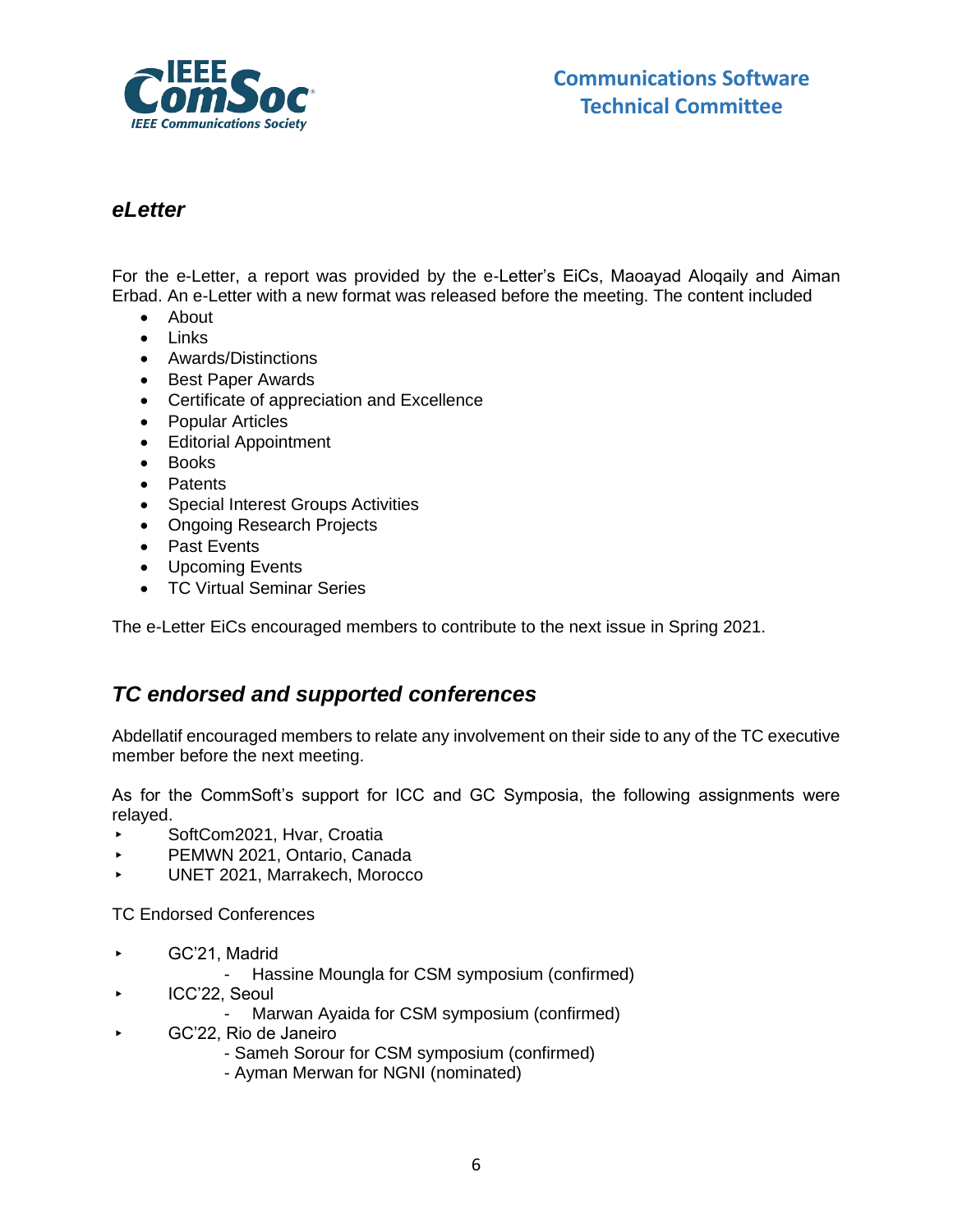

- ▸ ICC'23, Rome (Nomination)
	- Ahmed Refaey, Hyunbum Kim, Mervat Abu-Elkheir for CSM symposium
	- Hassine Moungla, Najah Abu Ali, Sudip Misra for NGNI symposium
	- Mohamed El Kamili for IoT & Sensor networks symposium

For ICC'21, the following statistics were relayed for

- Submissions: 69
- Accepted papers pending
- Acceptance rate pending

For communication Software, and Multimedia symposium (CSSMA),the following statistics were relayed for :

### **ICC 2021**

- Submissions: 70
- Accepted papers: 28

### **GC 2021**

- Submissions: 99
- Accepted papers pending

Based on the submissions trend GC 19 onward …

| CSSMA@?                                      |  |  |  |  |    |
|----------------------------------------------|--|--|--|--|----|
| <b>Submissions</b> 68 91 84 104 82 121 87 71 |  |  |  |  | 99 |

Abdellatif urges the TC member to put more efforts to increase the submission number

The CommSoft TC is seeking highly motivated candidates to be nominated as symposium chairs for CSM and NGNI

- The TC has one chair for CSM, and may nominate one chair for the NGNI symposium
- ▸ Current open calls for nominations : GC 23

## *TC Awards*

Abdellatif Kobbane identified the TC-COMMSOFT Award SubCommittee, namely:

- Cheng Li
- Jalel Ben-Othman
- Adlen Ksentini

*The Technical Achievement Award once per year in GC meeting*